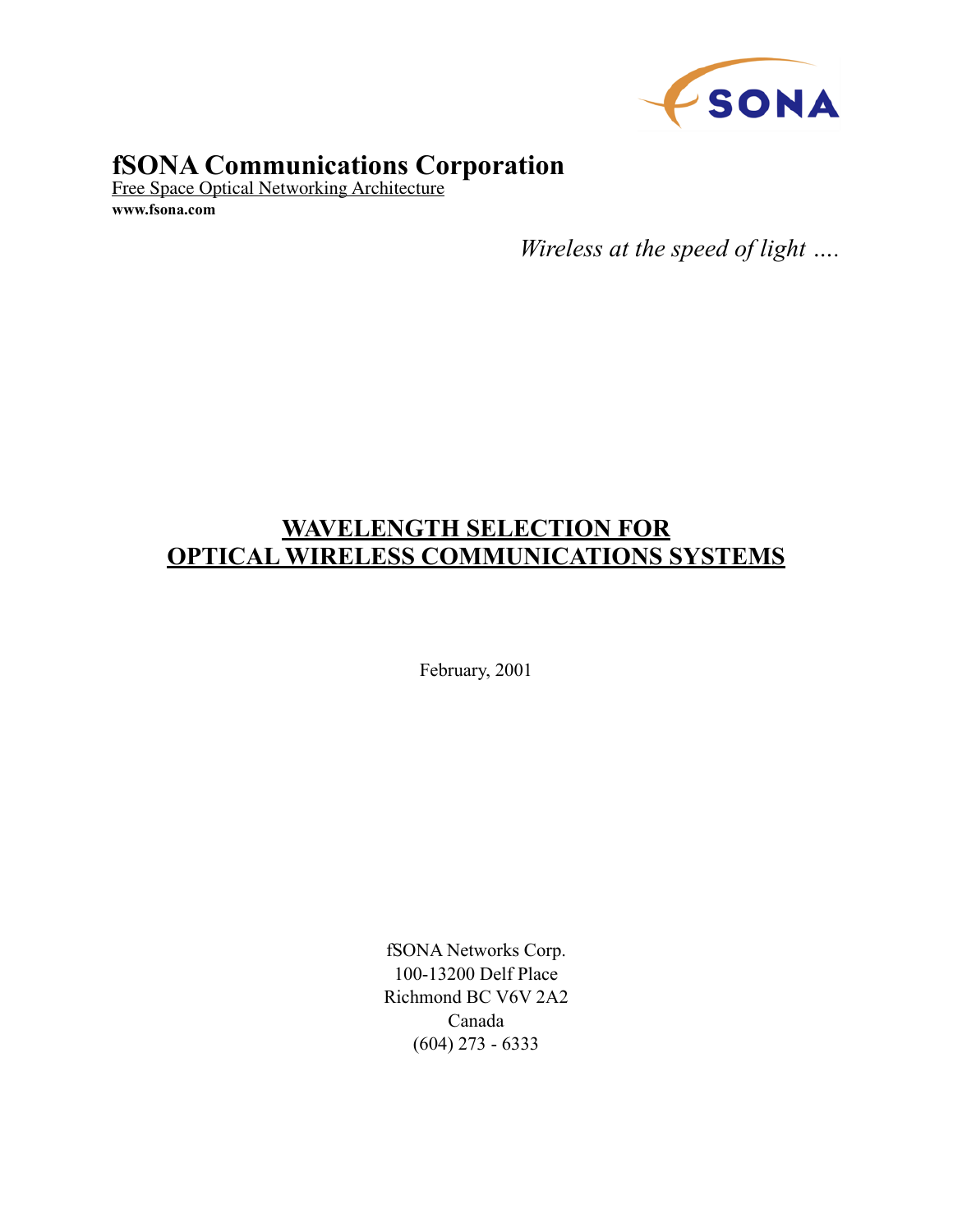# **WAVELENGTH SELECTION FOR OPTICAL WIRELESS COMMUNICATIONS SYSTEMS**

### **1. INTRODUCTION**

We are all aware of the massive expansion of the global telecommunications network. First came the tremendous growth of the long-haul, wide-area network (WAN), followed by a more recent emphasis on metropolitan area networks (MANs). Meanwhile, local area networks (LANs) and gigabit ethernet ports are being deployed with a comparable growth rate. In order for this tremendous capacity to be exploited, and for the users to be able to utilize the broad array of new services becoming available, network designers must provide a flexible and cost-effective means for the users to access the telecommunications network. At the present time, however, most local loop connections are limited to 1.5 Mbps (a T1 line). As a consequence, there is presently a strong need for a high-bandwidth bridge (the "last mile") between the LANs and the MANs or WANs. A number of optical access technologies are now being developed, with the objective being to address the needs of this important emerging optical-access market segment.

One of the most promising of the new access technologies is optical wireless, whereby robust optical transceivers transmit laser beams directly through the atmosphere to form point-to-point communications links. Optical wireless systems offer many features, principal among them being the following:

- low start-up and operation costs, mostly due to the fact that optical wireless is not regulated by the Federal Communications Commission (FCC), and does not require expensive licensing of the needed spectrum;
- high fiber-like bandwidths, with prototype demonstrations from several suppliers achieving capacities in the range of 100 Mbps to 1 Gbps, and laboratory demonstrations reported as high as 40 Gbps

Taken together, these two features indicate that optical wireless offers the lowest cost per bit of any access technology.

Optical wireless systems are not without challenges, however. First, we believe that such systems must be eye-safe, which means that they must pose no danger to people who might happen to encounter the communications beam. This requirement manifests itself in the form of legally mandated upper limits to the intensity of the transmitted laser beam. Second, as is well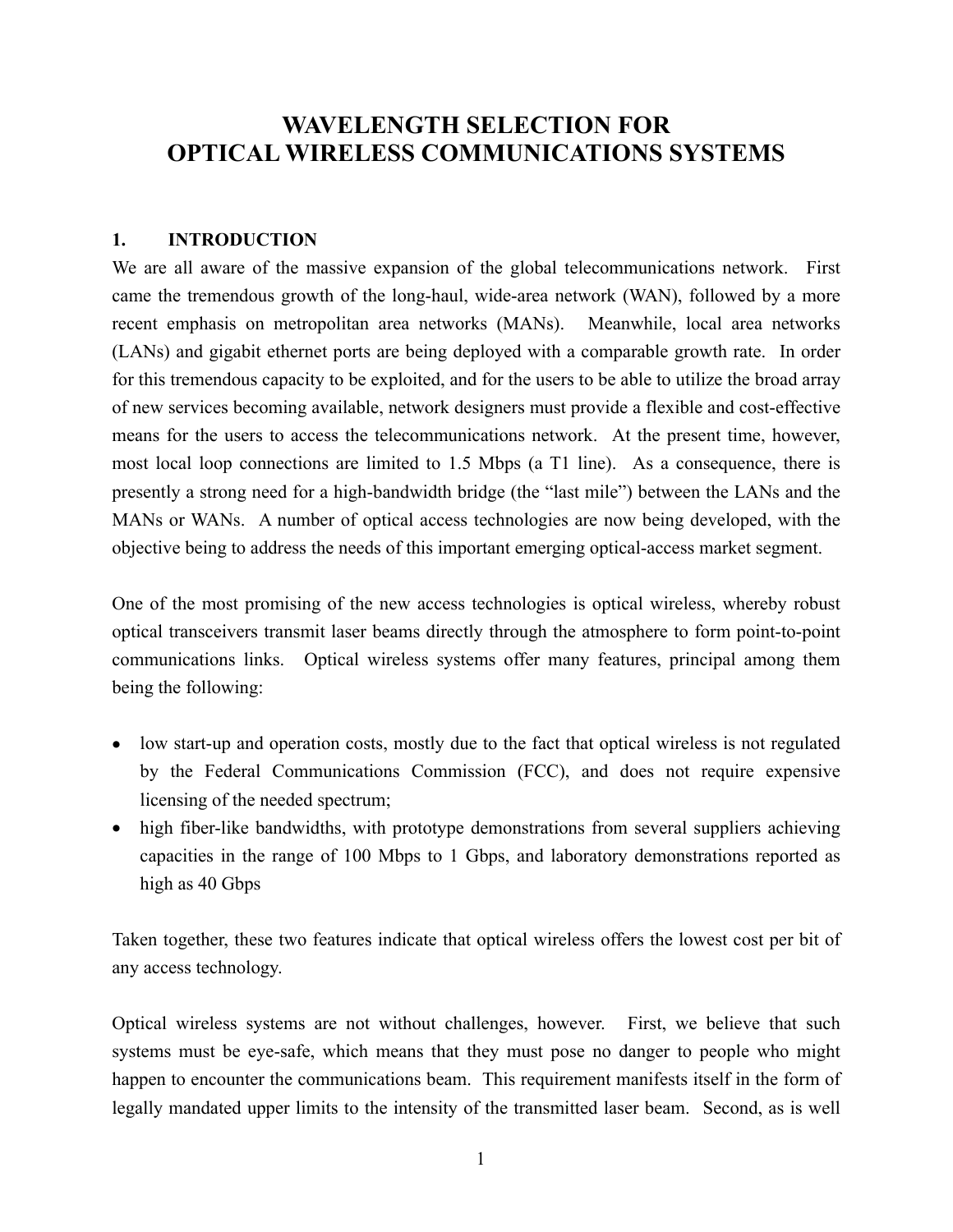known from common experience, fog substantially attenuates visible radiation, and it has a similar affect on the near-infrared wavelengths that are employed in optical wireless systems. (Note that the effect of fog on optical wireless radiation is entirely analogous to the attenuation – and fades – suffered by RF wireless systems due to rainfall.) These two challenges highlight one of the critical design trades that must be resolved to field a successful optical wireless system: the system must transmit sufficient power that the free-space communication link will be available a high percentage of the time, even with some degree of fog attenuation, but the power must not be so high as to exceed eye-safe limits. Additional trade issues exist as well, and the overall performance of any optical wireless system critically depends on the successful execution of those design trades.

This paper explores one of the most important trade issues, the selection of the optical wavelength. Historically, most developers of such systems have employed wavelengths in the near-visible infrared spectral region ( $\sim$  780 nm to  $\sim$  850 nm), principally because of the availability of efficient and reliable direct semiconductor diode-based sources at those wavelengths, and, for the 780 nm devices, the cost advantages of utilizing the same wavelength as is used in CD recorders. While cost is obviously an important factor in the wavelength trade, one must also consider several additional constraints, most notably the need not to exceed eyesafe limits on transmitted intensities under conditions of high data-rate transmissions through heavy atmospheric attenuation (due to fog, for example). Other important trade criteria include overall performance, and the potential for system growth and scalability. When all of these factors are considered, it becomes clear that a more judicious approach is to employ wavelengths near 1550 nm, the same wavelength range used in commercial fiber-optic communications networks.

The following sections review the issues involved in specifying the operating wavelength and support the selection of the 1550 nm wavelength range. We begin by summarizing the issues relating to eye safety, then we consider some of the ways in which the wavelength specification affects the overall performance of the optical wireless system. This is followed by a discussion of several system-level benefits of 1550 nm operation that accrue from being able to leverage the massive investments in 1550 nm technology and the resulting vast technological infrastructure.

#### **2. EYE SAFETY**

With the proliferation of optical wireless communication products directing laser beams into potentially populated areas, the issue of laser eye safety becomes of increasing significance for public safety and system operator liability. Because biophysical characteristics of the eye are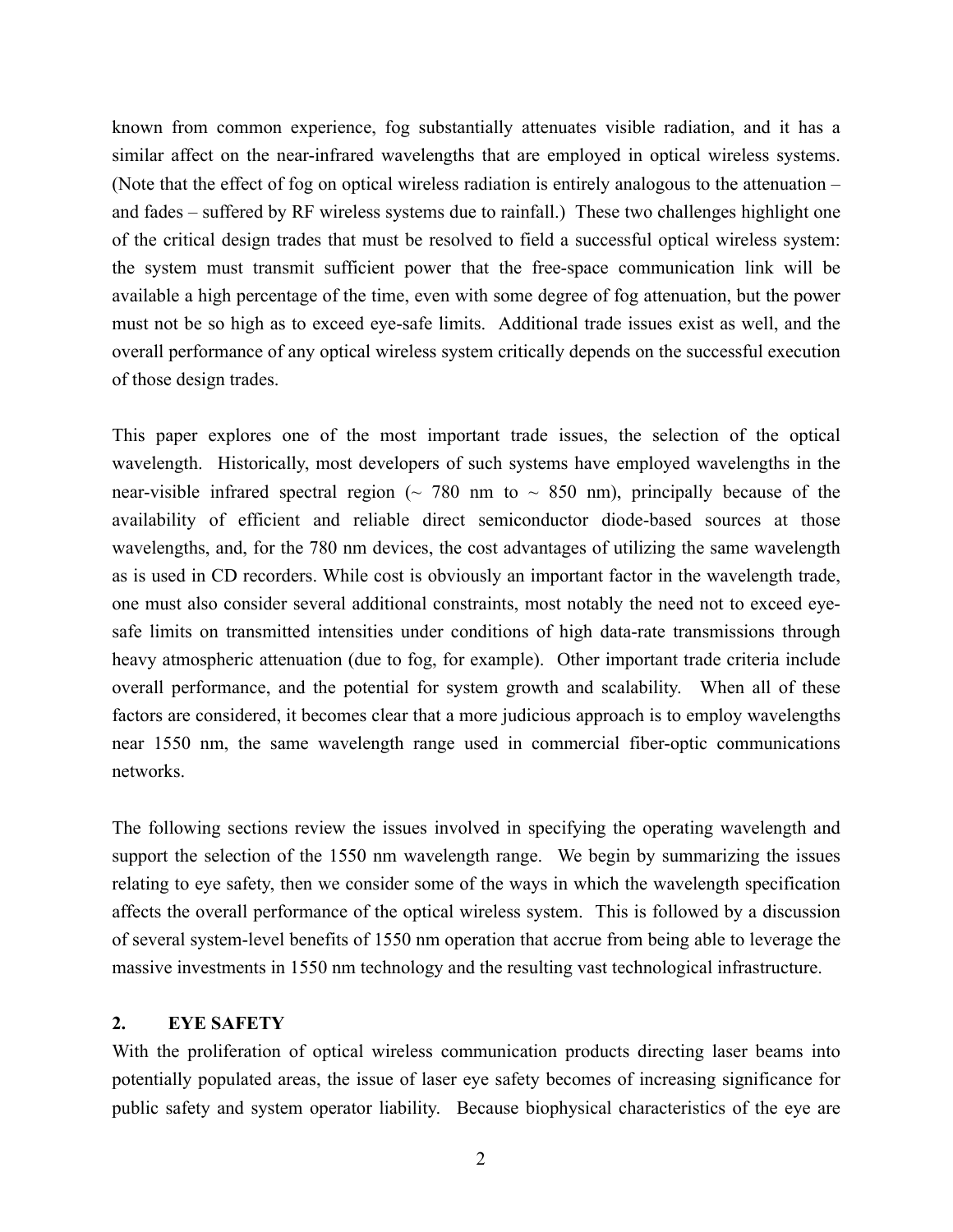quite different for the two predominant optical-wireless wavelength bands, eye-safety considerations play a key role in the overall system wavelength trades.



Figure 1. Light absorption and transmission characteristics of the human eye: (a) for visible and near-infrared wavelengths, light is focused onto a small spot on the retina; (b) for mid-infrared, far-infrared, and middle-ultraviolet wavelengths, light is absorbed by the cornea and lens (from Sliney & Wolbarsht, *Safety with Lasers and Other Optical Sources*, Plenum Press, 1980).

The optical wireless hardware currently on the market can be classified into two broad categories – systems that operate near 800 nm wavelength and those that operate near 1550 nm. Laser beams at 800 nm wavelength are near-infrared and therefore invisible, yet like visible wavelengths the light passes through the cornea and lens and is focused onto a tiny spot on the retina. This is illustrated in Figure 1 (a), which applies for visible and near-infrared wavelengths in the range of 400 to 1400 nm. The collimated light beam entering the eye in this retinal-hazard wavelength region is concentrated by a factor of 100,000 times when it strikes the retina. Because the retina has no pain sensors, and the invisible light does not induce a blink reflex, at 800 nm the retina could be permanently damaged by some commercially available opticalwireless products before the victim is aware that hazardous illumination has occurred. In contrast, Figure 1 (b) shows that laser beams at 1550 nm wavelength are absorbed by the cornea and lens, and do not focus onto the retina.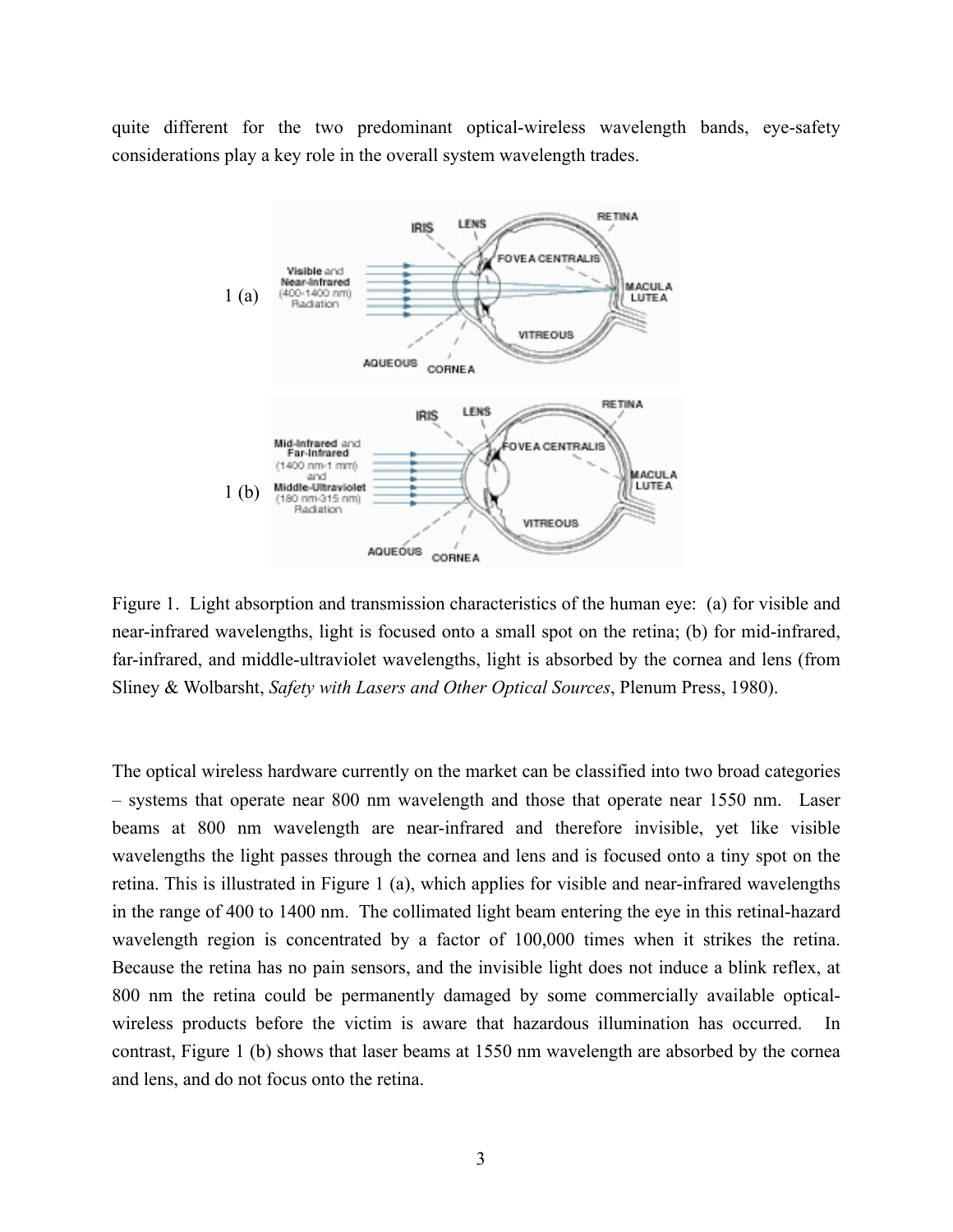It is possible to design eye-safe laser transmitters at both the 800 nm and 1550 nm wavelengths, but due to the aforementioned biophysics the allowable safe laser power is about fifty times higher at 1550 nm. This factor of fifty is important to the communication system designer, because the additional laser power allows the system to propagate over longer distances and/or through heavier attenuation, and to support higher data rates.

Laser eye safety is classified by the International Electrotechnical Commission (IEC), which is the international standards body for all fields of electrotechnology. While the IEC is an advisory agency, its guidelines are adopted by the regulatory agencies in most of the world's countries. A laser transmitter which is safe when viewed by the eye is designated IEC Class 1M. A transmitter which is also safe when viewed with a 25 mm binocular is designated IEC Class 1. Laser Safety classifications are summarized in IEC Document 60825-1 Amendment 2.

In the United States, laser eye safety is regulated by the Center for Devices and Radiologic Health (CDRH), a division of the Food and Drug Administration. Currently, the CDRH is operating in an interim period while in the process of adopting the safety classifications of IEC 60825-1am.2. Unfortunately, during this interim period some manufacturers are forced to label their products as Class 3B, even though the products are eyesafe according to IEC Class 1M. It may take until 2003 for the CDRH to complete their standards revision, and CDRH is expected to issue guidelines to manufacturers in early 2001 about how to minimize the impact to products during this interim period.

### **3. PERFORMANCE**

We begin this section by stating the obvious fact that the ultimate measure of the value of any communications system is whether it can cost-effectively transmit broadband data across a link with an acceptable bit error rate (BER), typically taken as  $10^{-9}$  or better. We have seen in the preceding section that the biophysics of the eye leads to an allowable power level at 1550 nm that is approximately 50 times greater than at 780 nm. This higher allowable power is a significant advantage of the 1550 nm wavelength, but a number of other performance-related factors should also be considered in this wavelength trade.

The most significant challenge facing free-space optical wireless systems is posed by atmospheric attenuation, particularly fog. Hence, it is appropriate to ask whether this challenge strongly favors one or the other wavelength ranges. Some optical attenuation processes that occur in the atmosphere are strongly wavelength dependent, such as Rayleigh scattering from air molecules. The attenuation from this scattering process is much greater for shorter wavelengths;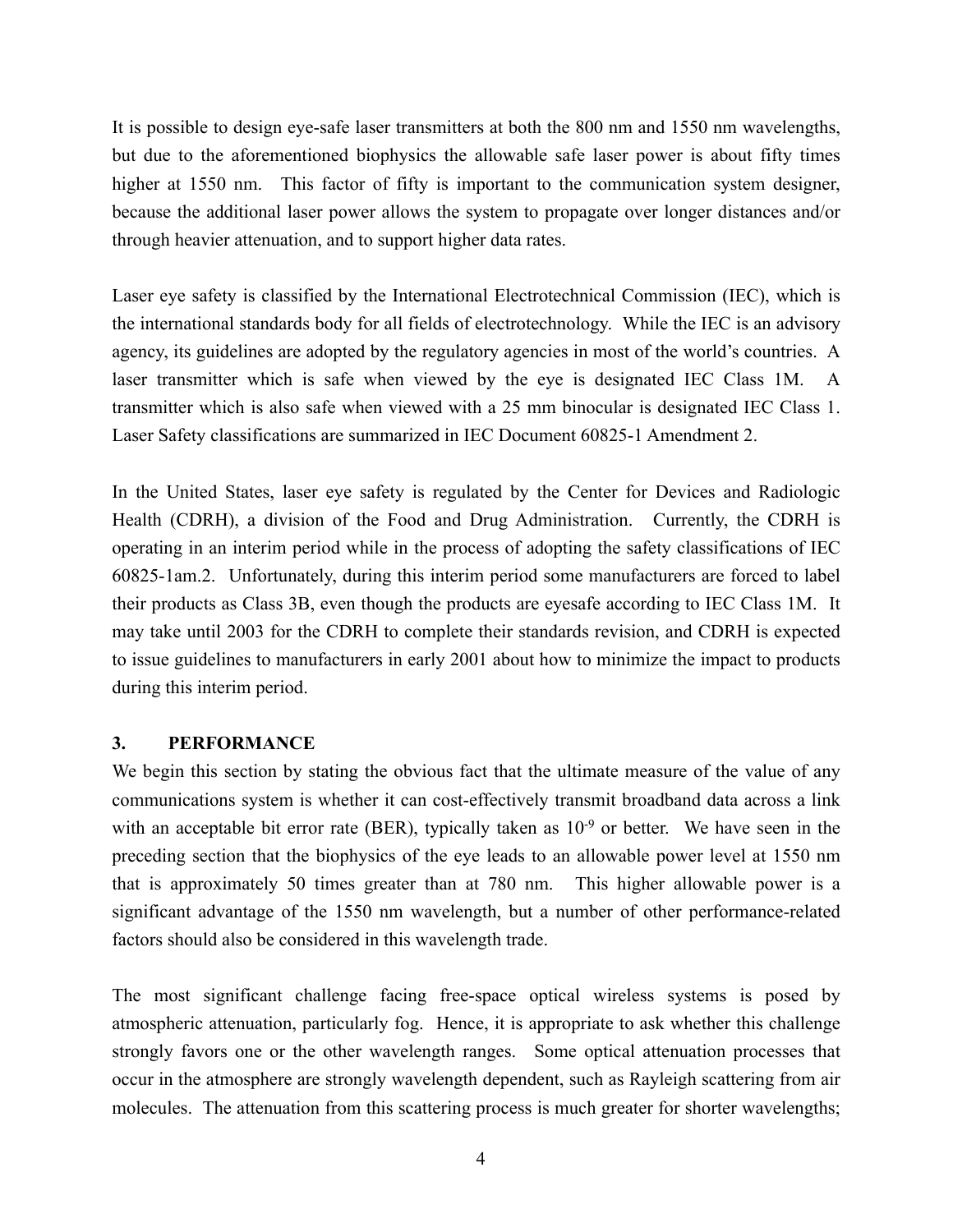it varies inversely as the fourth power of the wavelength. (Note that the wavelength dependence of Rayleigh scattering has a profound impact on our environment: it is the reason why the sky is blue during the daytime and sunsets are red!) However, Rayleigh scattering and other similar processes are not the most significant loss mechanisms that confront free-space optical wireless. The greatest loss mechanism is Mie scattering from fog. The wavelength dependence of Mie scattering is highly sensitive to the specific nature of the fog droplets, since it is a resonant scattering process that is strongest when the fog droplet size is nearly the same size as the wavelength of the light. In haze and light fog, Mie scattering generally results in reduced attenuation at longer wavelengths. However, attenuation measurements taken under conditions of very low visibility show that this long-wavelength advantage does not always apply. Hence, when designing an optical wireless communications link with an availability target of 99 % to 99.9 %, it is not clear that 1550 nm wavelengths consistently offer an advantage for the lowvisibility fog that actually drives the link design.

Nevertheless, the fact that 1550 nm-based system are legally allowed to transmit  $\sim$  50 times more power does favor the longer wavelength. All other factors being equal, the higher power of the 1550 nm systems will translate into superior penetration of fog as well as any other loss mechanism that is nominally the same for the two wavelength bands.

There is one property of the propagation of light that might, at first glance, appear to provide an inherent advantage for the shorter wavelength, namely diffraction. According to the laws of diffraction, for the same medium and the same emitting aperture, the beam spreading due to diffraction is linearly proportional to the transmitted wavelength. This principle signifies that, in the absence of other beam-spreading effects, and assuming all other factors are equal, an 780 nm beam can produce an intensity at the downstream end of the link that is  $\sim$  6 dB greater than for a 1550 nm beam. However, this advantage will essentially never be realized in practical optical wireless systems, since the transmitted beam is almost always spread out well beyond the diffraction limit. This beam spreading is applied to relax the pointing tolerance with which the optical wireless transceivers at opposite ends of the communications link must be pointed.

So far we have just considered the transmission side of the optical wireless link. We must also consider wavelength trades on the receiver side, in particular the receiver photodiode. It is generally true that high-quality photodiodes at both 780 nm and 1550 nm achieve comparable quantum efficiencies. Since a certain minimum number of photoelectrons is required to detect a pulse, and the 1550 nm photon has half the energy of a 780 nm photon, we see that, for the same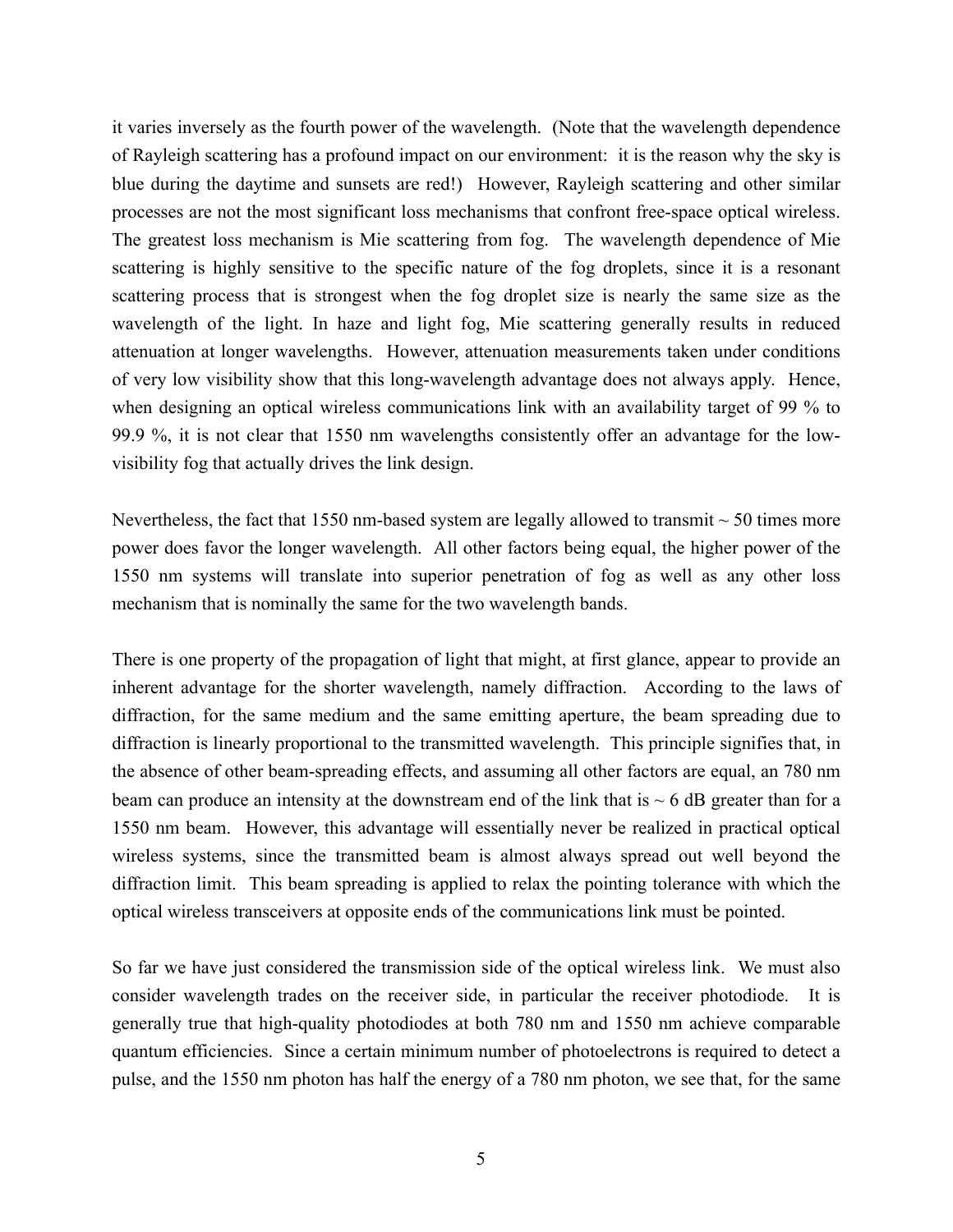(electronic) preamplifier noise, an optical pulse at 1550 nm can be detected with  $\sim$  3 dB less optical power.

#### **4. COMMERCIAL INFRASTRUCTURE**

In addition to the advantages discussed in the preceding sections, which are grounded in fundamental physical principles, operation at wavelengths near 1550 nm also offers other significant advantages to an optical wireless system. Since this is the wavelength range most commonly specified for terrestrial fiber-based optical communications, the supporting technical infrastructure for this wavelength range (such as a wide selection of passive components, signal generators, practical optical amplifiers, and receiver photodetectors) is vast and growing rapidly every year due to the multi-billion dollar annual investment being made. Also, the intense cost competition that characterizes the fiber communications industry ensures that 1550 nm-based systems will always be able to access new cost-effective technologies offering improved performance. The ready availability of this vast commercial infrastructure is the key factor ensuring that 1550 nm-based optical wireless systems can always grow along with the fiberbased networks of which they are a critical element.

As a representative example of the advantages of 1550 nm-based systems that are due to the available commercial infrastructure, consider trades associated with transmitters, specifically the maximum modulation rate and the cost. It is well known in the telecommunications industry that 1550 nm diode lasers are widely available that can operate at 2.5 Gbps, with devices capable of 10 Gbps operation also beginning to appear. By contrast, the highest data rate possible with commercial 785 nm diode lasers is  $\sim$  622 Mbps, with minimal industry effort planned to extend this bandwidth capability. Moreover, the wide availability of WDM components for 1550 nm systems opens up a straightforward approach for scaling to higher throughputs, while using standard commercial components. Such commercial components are not available for devices in the 780 to 850 nm spectral range. Finally, as was stated in the introduction, one of the expected advantages of 780 nm diodes is the anticipated low cost due to the high volumes manufactured for CD recorders. This expectation is not necessarily justified, however, since 1550 nm diode lasers also enjoy very high volumes. In fact, we have been able to co-develop a 1550 nm telecommunications-grade diode laser with approximately the same cost per transmitted mW as for a 780 nm diode.

#### **5. CONCLUSION**

The access network performs a critical function in the overall telecommunications network by bridging the "last mile," and thereby providing a cost-effective means for users to utilize the